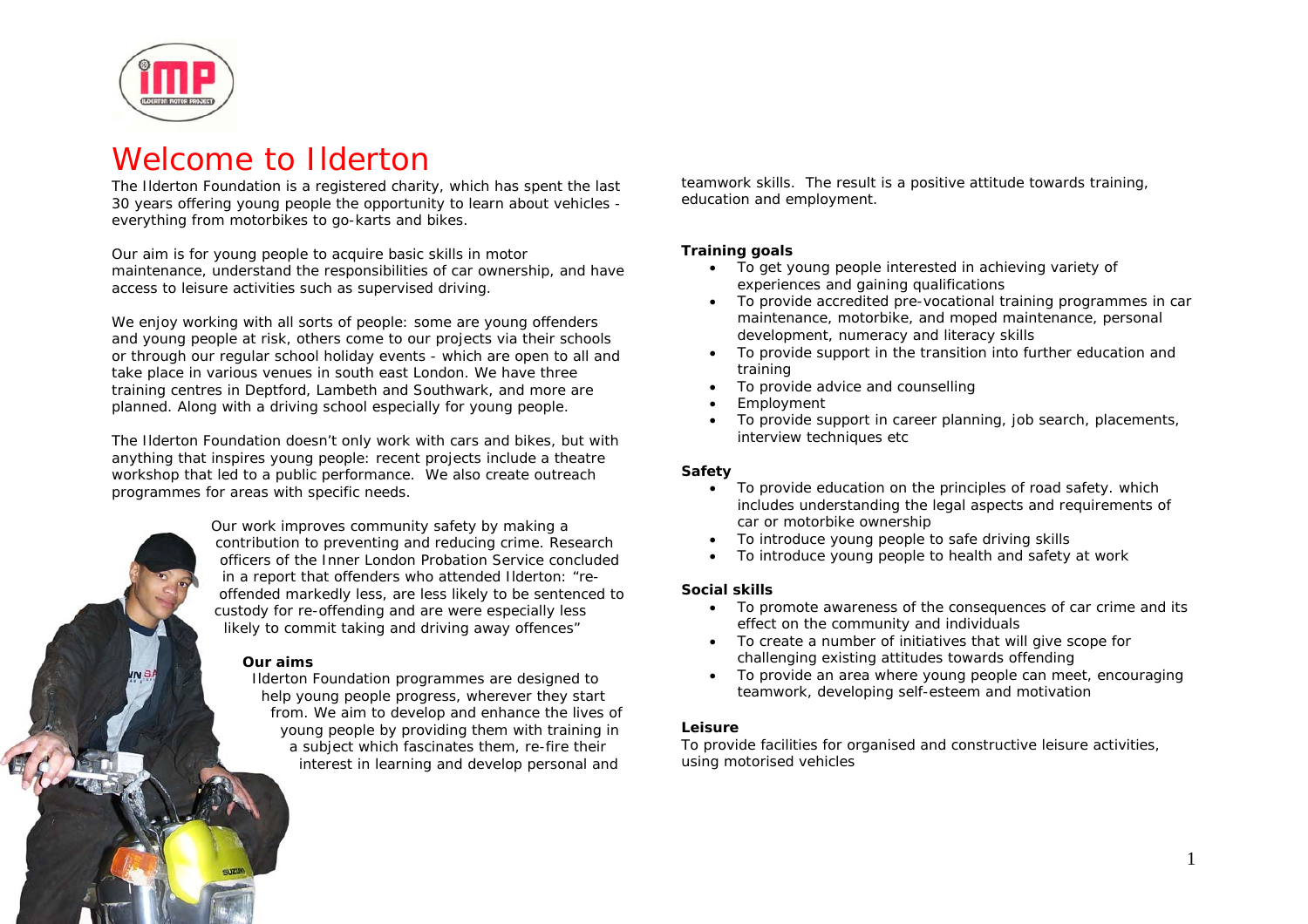# Our programmes



Each of our centres has a different programme of activities. Please contact each centre directly for precise dates and times.

#### **School programmes**

This programme is aimed at young people between the ages of 13-16, who are still in schools or similar institutions. It is a pre-vocational training programme in motor vehicle maintenance that offers accredited qualification through City & Guilds (City & Guilds 3992 foundation level course) and an introduction to health and safety in a work related environment. It is designed to complement the national curriculum and to enable young people to remain in mainstream education

#### *Content*

Introduction to fan belt maintenance Introduction to ignition systems Introduction to braking systems Introduction to cooling systems

#### **Basic Motor Maintenance and Personal Development Course**

This programme is aimed at young people between the ages of 13-25, who are young offenders or young people at risk and not in mainstream education or training. It is a prevocational training programme in motor maintenance and personal development that offers accredited qualifications through City & Guilds. The programme also provides introduction to health and safety in a work related environment. It is designed to re-engage young people in learning and provide a recognised route into further education, training and employment.

#### *Content*

Basic motor maintenance: Introduction to fan belt maintenance, ignition systems, braking systems and cooling systems Personal development: communication skills, literacy and numeracy skills, life skills, and activities around challenging behaviour Basic computer graphics course

#### Leisure activities

Through the use of adapted cars, karts and motorbikes, we provide access to safe driving skills and responsibility in a safe controlled environment.

#### **Motorbike programme**

This 13-week programme aims to engage young people and develop a sense of responsibility in the areas of motorbike ownership and maintenance. Workshop-based practical skills and off-road riding skills are both accredited by City and Guilds.

*Content* 

General servicing of motorbike Examination of air filter Examination of spokes Examination of brakes Examination of clutch Scrambling techniques